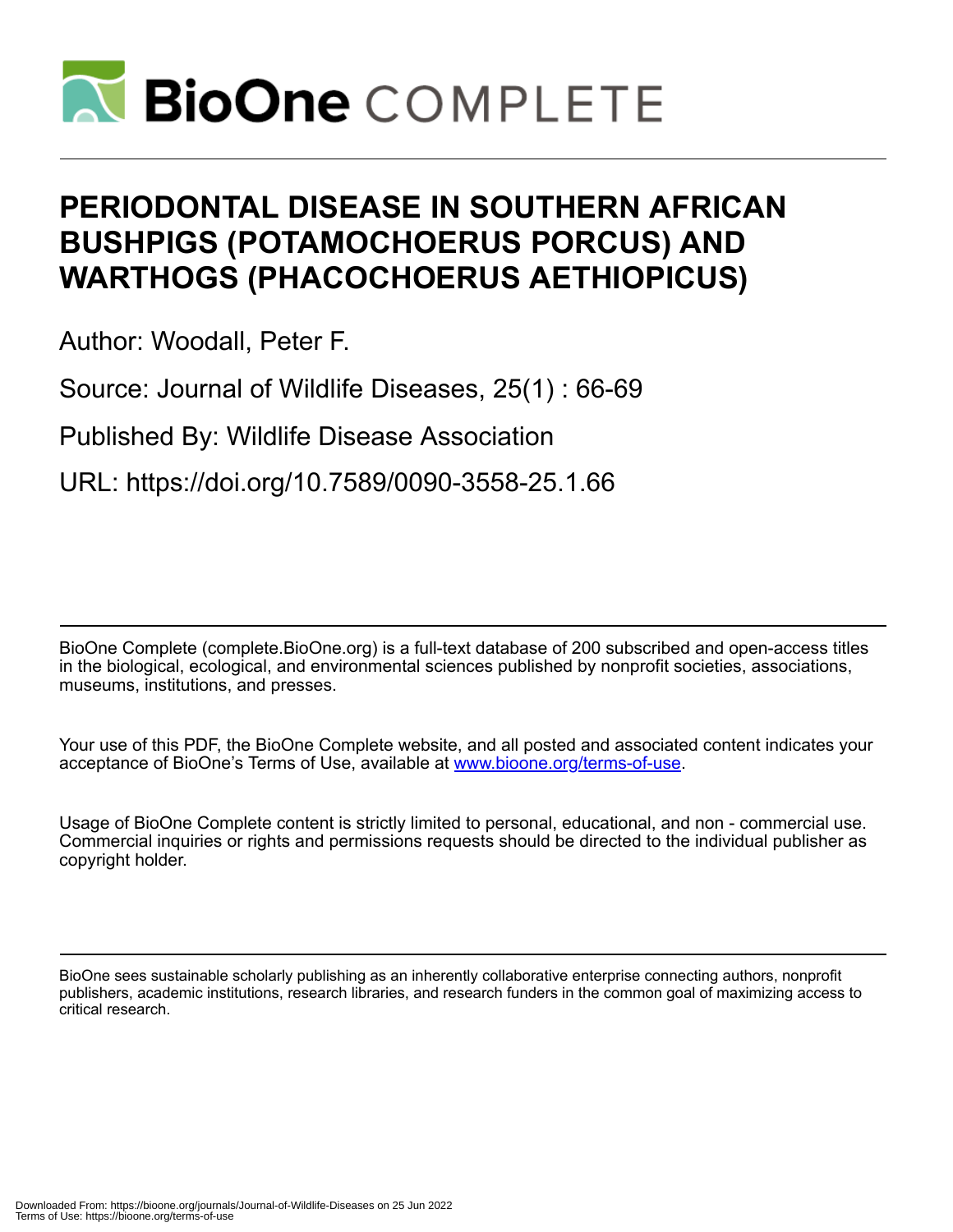## **PERIODONTAL DISEASE IN SOUTHERN AFRICAN BUSHPIGS (POTAMOCHOERUS PORCUS) AND WARTHOGS (PHACOCHOERUS AETHIOPICUS)**

#### **Peter F. Woodall**

Department of Anatomy, University of Queensland, St. Lucia, Queensland 4067, Australia

ABSTRACT: Periodontal lesions were found in 14 of 100 bushpig *(Potamochoerus porcus)* skulls and nine of 103 warthog *(Phacochoerus aethiopicus)* skulls from southern Africa. The prevalence of periodontal disease showed a significant increase with age in the bushpig but not in the warthog skulls. All the lesions affected the cheek teeth, particularly the molars. The lower prevalence of lesions in older warthogs may be associated with their specialised molars and abrasive diet.

*Key words:* Bushpig, *Potamochoerus porcus,* warthog, *Phacochoerus aethiopicus,* periodontal **disease, dental** abnormalities.

#### **INTRODUCTION**

Periodontal disease is common in many wild, domestic and feral mammals but it is seldom reported from suids (Colyer, 1936; Anthony, 1950) although Samuel and Woodall (1988) recently found it in over 20% of feral and domestic pigs *(Sus scrofa)* examined in Australia. To extend this latter study, the skulls of wild bushpigs *(Potamochoerus porcus)* and warthogs *(Phacochoerus aethiopicus)* were examined for evidence of periodontal disease.

Bushpigs and warthogs are both widely distributed in Africa but bushpigs prefer moister habitats with dense cover (Smithers, 1983). Bushpigs are omnivorous, rooting for underground rhizomes, bulbs and tubers, earthworms and insect pupae and also feeding on fruit, agricultural crops and carrion (Smithers, 1983). Their dental formula is the same as that of the domestic pig (Nowak and Paradiso, 1983) but their skull differs from that of the pig in several **respects (Ewer, 1958).**

**Warthogs** are predominantly selective grazers (Ewer, 1958; Smithers, 1983) although, particularly in winter, they root for the underground rhizomes of grasses (Gumming, 1975). The skull is very modified (Ewer, 1958), as is the dentition with very large canines and unique third molars. These consist of long columns of dentine, encased with a thick enamel layer covered with cementum which packs the columns together (Mason, 1984). The third

molars have semi-persistent pulps and continue to grow for 3 to 4 yr. They are the last teeth to erupt and move progressively forward in the jaw, replacing the rostral premolars and molars (Mason, 1984).

#### **MATERIALS AND METHODS**

One hurdred bushpig and 103 warthog skulls from various localities in Botswana, Zimbabwe and Zambia in the collection of the Natural History Museum of Zimbabwe (P.O. Box 240, Bulawayo, Zimbabwe) were examined for stage of dentition, irregularities in wear or position of teeth, and the state of the alveolar bone.

The skulls were classified into four groups according to the eruption of the molars and the approximate ages of these groups were estimated using the methods of Sowls and Phelps (1968) for the bushpig and Mason (1984) for the warthog. The times of eruption of bushpig teeth were similar to those recorded for feral pigs by Matschke (1967) and this source was used for estimates of eruption times for the third molar, not given by Sowls and Phelps (1968).

Lesions were scored following the methods of Samuel and Woodall (1988): (1) recession of alveolar crests (Figs. 1, 3), with or without mild localized exostosis, classed as grade 2; and (2) more severe changes with distortion or destruction of alveoli and exposure of tooth roots (Figs. 2, 4) or loss of teeth classed as grade 3. Grade 1, relating to soft tissue lesions, could not be allocated in this study. The presence of supragingival plaque or tartar, the presence of fibre between teeth (Fig. 4), and bony changes as sociated with the eruption of teeth, were not recorded as pathological changes. All lesions were photographed to allow later confirmation of the grades allocated. For comparisons between species or age-groups, each skull was assigned a grade equal to that of its most severe lesion.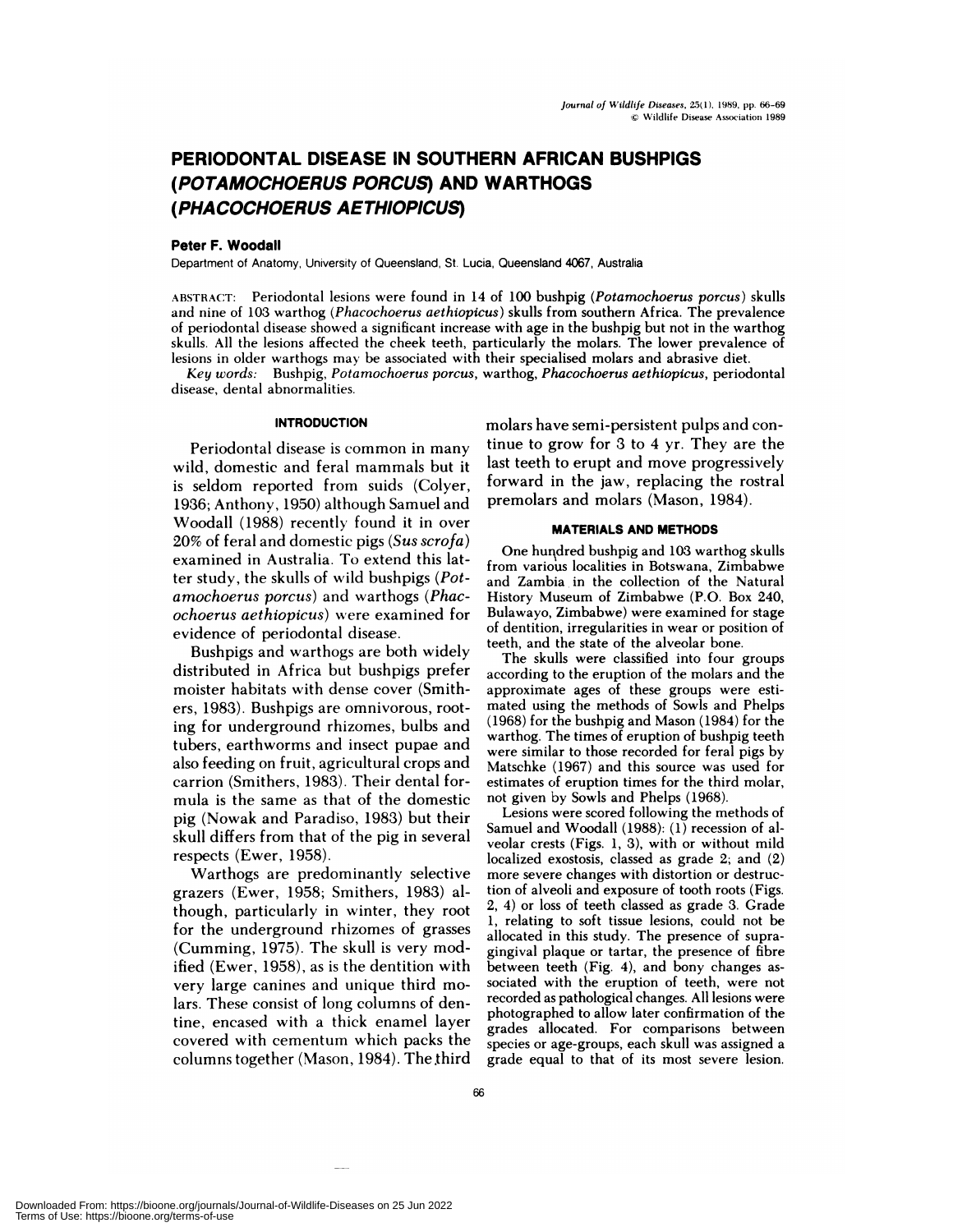

**FIGURE** 1. Grade 2 lesions of periodontal disease affecting the first and second lower molars of a 22 to 26-mo-old bushpig from the Vumba, Zimbabwe.

Chi-square and Fisher Exact tests (Siegel, 1956) were used to test the significance of differences between species and age classes.

### **RESULTS**

Pathological changes to the periodontal bone were observed in 14% of bushpig skulls and 9% of warthog skulls; this difference was not statistically significant *(P* <sup>&</sup>gt; 0.1). For both species, the sample of skulls represented a similar distribution of ages (Table 1). The prevalence of periodontal disease showed a significant in crease with age for the bushpig  $(P < 0.01)$ but a much smaller, non-significant in crease with age in the warthog. The warthog skulls showed more grade 2 and fewer grade 3 lesions than the bushpig skulls but this was not statistically significant (Fisher Exact Test,  $P > 0.05$ ).



FIGURE 3. Accumulation of fibre between the first and second lower molars and grade 2 lesions at the second lower molar of a 10- to 18-mo-old warthog from Nagupande, Zimbabwe.

All the lesions involved cheek teeth and lesions were not observed around the incisors or canines. The molars were affected significantly more frequently than the premolars in the bushpig  $(P < 0.01)$  but the fourth premolar was often affected in warthogs (Table 2). Plant fibres and debris were often packed into the cavities formed by erosion around the roots of teeth (Figs. 3,4).

#### **DISCUSSION**

This study has identified periodontal disease in two species of wild African suids, indicating that it is more widespread in suids that previously reported. The prevalence of the disease (grades  $2 + 3$ ) was



FIGURE 2. Grade 3 lesions at the second upper molar and, less marked, at the first lower molar of a >26-mo-old hushpig from the Victoria Falls rain for est, Zimbabwe.



FIGURE 4. Grade 3 lesions and the accumulation of fibre at the second lower molar of an 18- to 25 mo-old warthog from Nagupande, Zimbabwe. The upper first molar has been lost and part of the crown of the lower first molar is missing without apparent periodontal disease.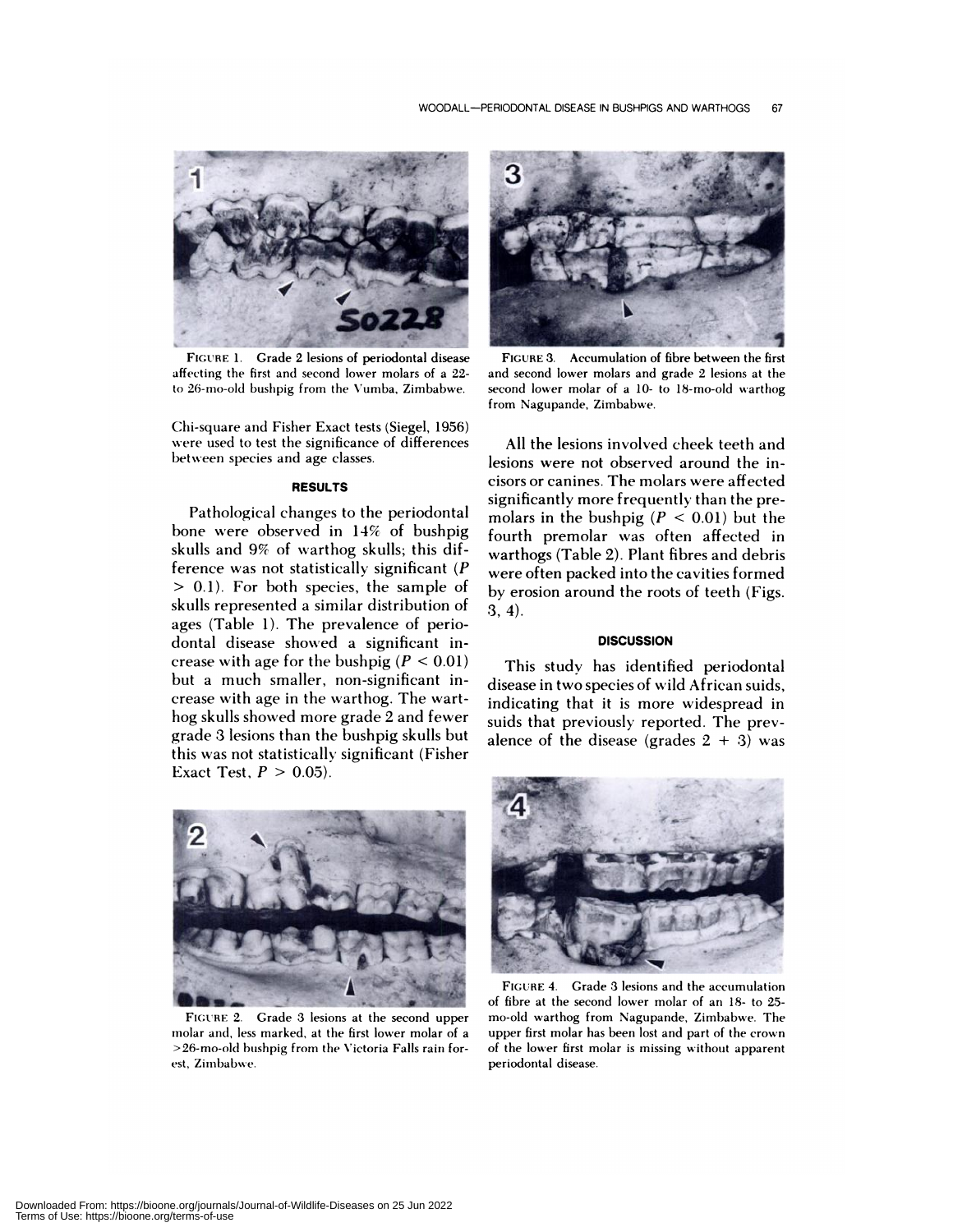| Age class               | Estimated             | Total  | % Prevalence<br>of each disease<br>gradeb |   |
|-------------------------|-----------------------|--------|-------------------------------------------|---|
| (molar eruption)        | age (mo) <sup>*</sup> | sample | 2                                         | 3 |
| <b>Bushpig</b>          |                       |        |                                           |   |
| M1                      | < 13                  | 22     | 0                                         | 0 |
| M <sub>2</sub>          | $13 - 22$             | 18     | 0                                         | 0 |
| M <sub>3</sub> erupting | 22–26                 | 23     | $\mathbf{2}$                              | 0 |
| $M3+$                   | >26                   | 37     | 3                                         | 9 |
| Total                   |                       | 100    | 5                                         | 9 |
| Warthog                 |                       |        |                                           |   |
| M <sub>1</sub>          | < 10                  | 13     | 0                                         | 0 |
| M <sub>2</sub>          | $10 - 18$             | 23     | 2                                         | 0 |
| $M3 < 30$ mm            | 18–25                 | 25     | 2                                         | ı |
| $M3 > 30$ mm            | >25                   | 42     | 3                                         | ı |
| Total                   |                       | 103    | 7                                         | 2 |

TABLE 1. Age distribution of periodontal disease in bushpigs and warthogs.

Ages estimated using Sowls and Phelps (1968) for bushpigs and Mason (1984) for warthogs.

See text for descriptions of grades of severity.

lower in the bushpigs (14%) and warthogs (9%) than in Australian feral pigs (21%) (Samuel and Woodall, 1988), although the difference was only significant in the case of the warthogs/feral pigs (Ghi-square analysis,  $P < 0.02$ ). Warthogs showed a lower overall prevalence of periodontal disease and a lower prevalence of grade 3 lesions than did bushpigs but these differ ences were not statistically significant.

Bushpigs showed increasing prevalence and severity of periodontal disease with

age (Table 1). Feral pigs show a similar pattern (Samuel and Woodall, 1988) but have evidence of the disease at an earlier age: 16% hadgrade 2 or 3 lesions at 12 to 22 mo, compared with 0% of bushpigs in this age group.

The molars of feral pigs and bushpigs experience considerable stress and abrasion during mastication, as evidenced by their rapid wear, particularly in the case of the first and second molars which erupt before the third molars and thus are subject to wear for a longer period. In both these species, periodontal disease is most associated with the molars, and its prevalence increases considerably with age.

Warthogs do not show a marked in crease in the prevalence or severity of the disease with age. Their highly specialised, high crowned, third molars grow forward from the back of the jaw to replace the first and second molars as these become worn and lost (Mason, 1984). They seem to be adapted for grinding the grass and particularly the tough rhizomes which, with associated soil particles, are very abrasive (Gumming, 1975; Mason, 1984). Their specialised structure may be an important factor in reducing the incidence of periodontal disease in this species com pared to feral pigs and bushpigs which have less specialised, bunodont molars. All the lesions affecting the third molar in

TABLE 2. Location of periodontal lesions in bushpigs and warthogs.

|                       | % Animals with lesions at each site* |          |          |    |        |    |    |  |  |  |
|-----------------------|--------------------------------------|----------|----------|----|--------|----|----|--|--|--|
| Most severe<br>lesion | Premolars                            |          |          |    | Molars |    |    |  |  |  |
|                       |                                      | 2        | 3        |    |        | 2  | 3  |  |  |  |
| <b>Bushpig</b>        |                                      |          |          |    |        |    |    |  |  |  |
| 2                     | 0                                    | $\Omega$ | 2        | 2  | 3      | 3  | 5  |  |  |  |
| 3                     | 0                                    | 0        | 2        | 2  | 5      | 15 | 8  |  |  |  |
| Sample sizeb          | 78                                   | 60       | 60       | 60 | 78     | 60 | 37 |  |  |  |
| Warthog               |                                      |          |          |    |        |    |    |  |  |  |
| $\mathbf{2}$          |                                      |          | $\Omega$ | 5  | 3      | 6  |    |  |  |  |
| 3                     |                                      |          | 0        | 2  | 0      | 3  | 0  |  |  |  |
| Sample sizeb          |                                      |          | 67       | 42 | 90     | 67 | 42 |  |  |  |

See text for descriptions of grades of severity.

"Younger animals did not have all teeth erupted, hence the smaller sample sizes for these categories.